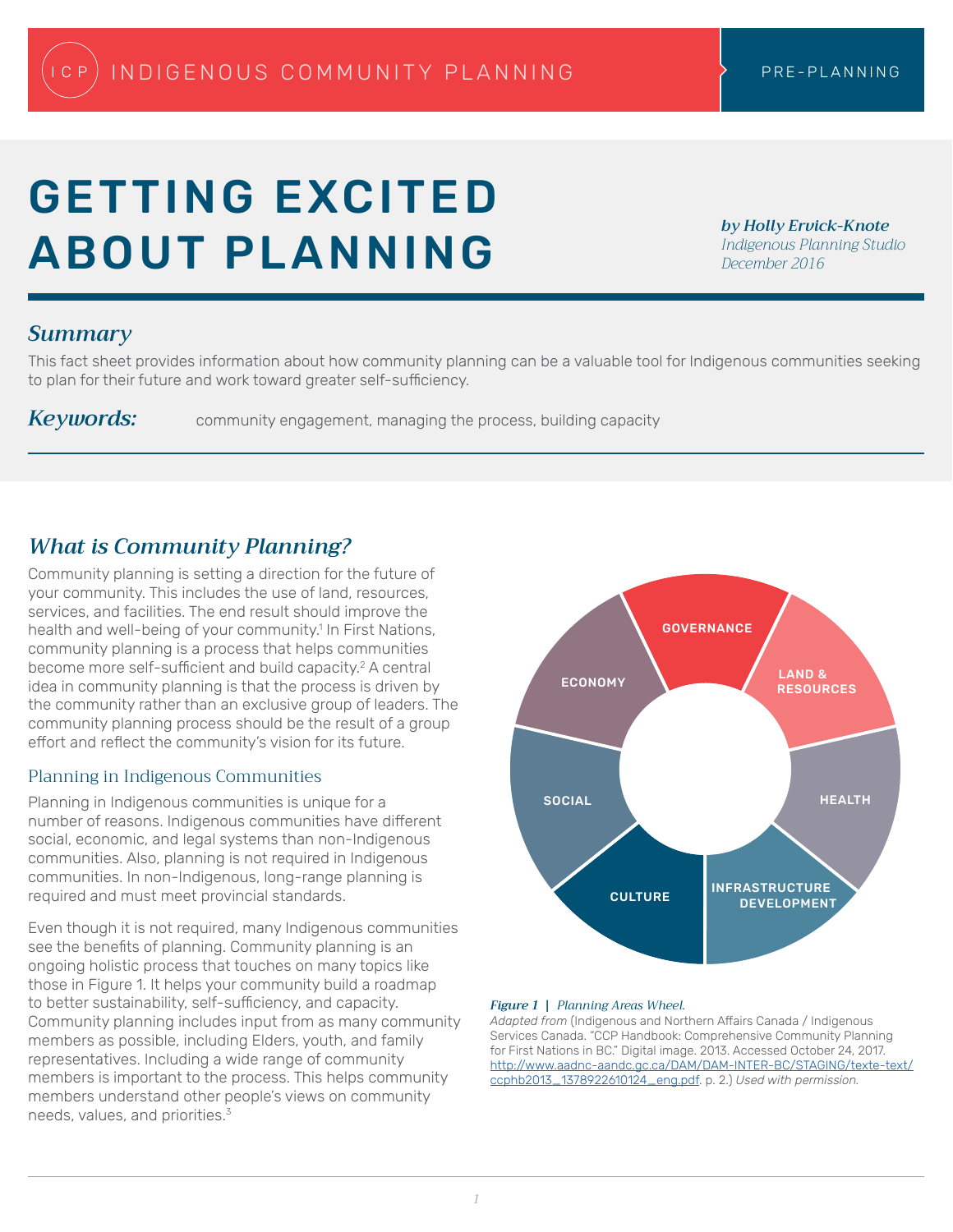Community planning can help your First Nation work toward planning activities and goals including:

- Creating a shared community vision for your future,
- Defining priorities for future development, and
- Highlighting important cultural and ecological places that need to be or protected.

Often one of the first priorities for Indigenous communities is creating a Community Plan. These plans should be driven by the community. Information gathered through community engagement helps to build Community Plan. This often includes what its priorities are and what it wants for its future.

#### *Strategic Planning Documents*

There are a number of names for long-range planning documents. In non-Indigenous communities in Manitoba, they are usually called Development Plans.

In Indigenous communities, they are usually called Comprehensive Community Plans (CCPs) or Community Land Use Plans (CLUPs). These are only two examples, however, and there may be many other names for this type of planning document.

This set of fact sheets will use Community Plan to refer to any type of community-driven visionary or strategic planning document.

## *Why Plan?*

The purpose of planning is to discover your community's vision, goals, and priorities. These are presented in a formal document known as a Community Plan. The plan is then used to guide future development. There are many benefits to having a Community Plan. This type of document sets and communicates your community's shared vision. It also provides a roadmap to achieve that vision.

Working toward these goals can build up your community. Planning can also help your community become more self-sufficient. Because it is not required on reserve lands, however, many First Nations need to communicate basic information about planning to community members and councils. This shows how they can benefit from a planning process.

## *Demonstrating the Value of Planning*

Indigenous planning has always existed. Indigenous communities pre-date Canada and were planned according to their own traditions and sets of practices.<sup>4</sup> Since there has not been of history of formal, regulated planning

#### *Once implemented, an effective community plan can:*

- Empower your First Nation by putting your community in control of creating its own future
- Build capacity within your community by developing skills
- Improve communication within your government
- Improve communication between government and community members
- Coordinate decision making efforts
- Identify and solve problems
- Create a long-term vision that can help link projects beyond short election cycles
- Coordinate future development
- Anticipate future infrastructure and development needs
- Identify and protect valuable places, resources, traditions, cultural values, and practices
- Celebrate your traditions and culture
- Establish a positive vision for your community
- Address negative or painful community issues
- Promote healing and reconciliation
- Attract investment by communicating a clear interest and direction<sup>5</sup>

within Indigenous communities, planning is a new concept for many Indigenous communities. If your community is interested in planning, introduce the concept of planning to community members and councils. This should be done in a way that shows the potential value of planning for the community. To build support for the process, it is important for your community to take time to understand the benefits of planning and address questions or concerns. This also helps to build the relationships and participation required for successful community planning.

It is also important to communicate specific benefits and opportunities relevant to your community. This shows the value of planning to community and council members by creating a discussion. There are a number of ways to do this. One may be showing examples of other communities' plans and explaining how they helped the communities. The Community Plans included in the Additional Resources section below may be a good starting point. For more about how to use existing examples in order to demonstrate value,